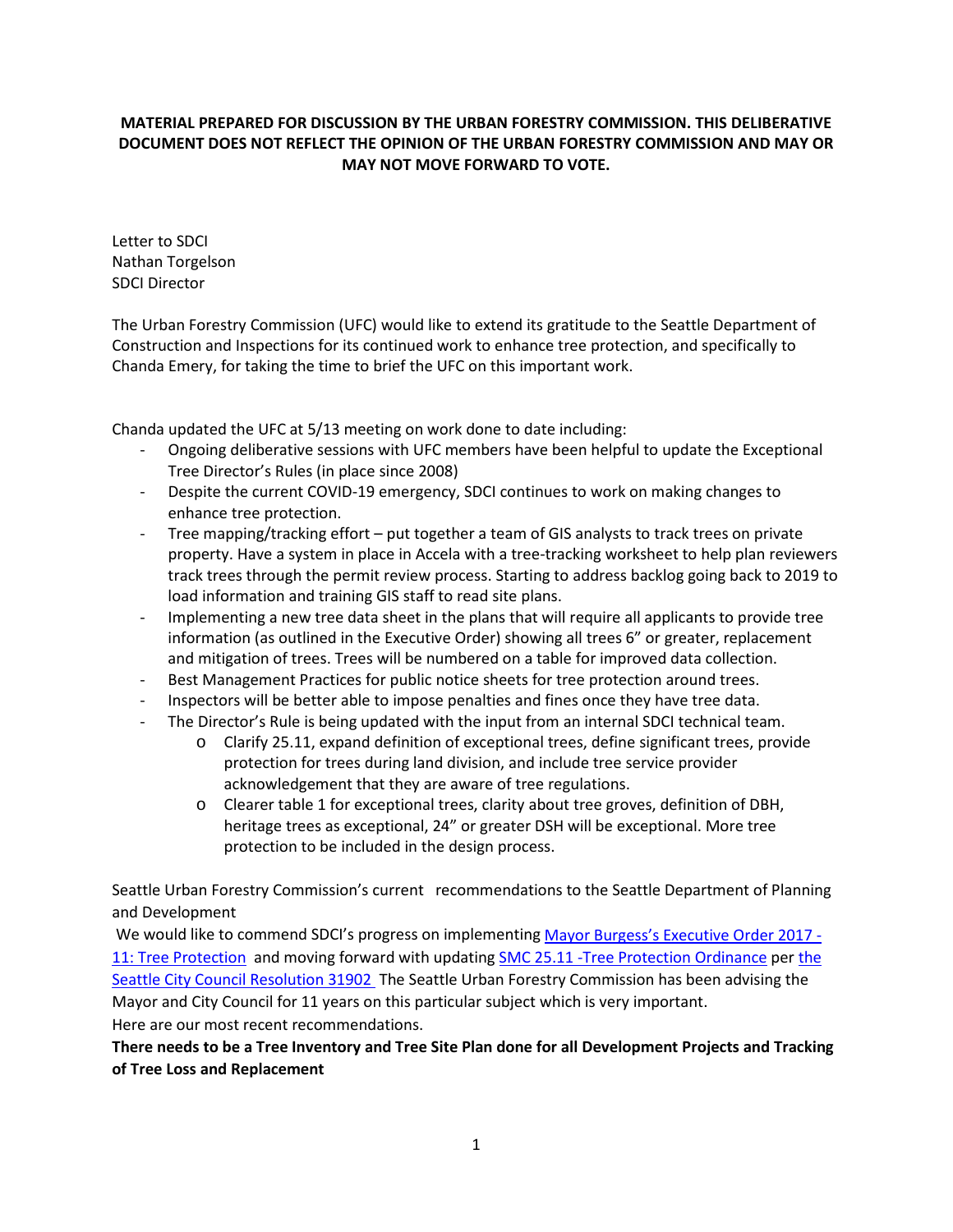The city's 2037 tree canopy area goal in it[s 2013 Urban Forest Stewardship Plan](https://www.seattle.gov/Documents/Departments/Trees/Mangement/2013_Urban_Forest_Stewardship_Plan.pdf) is 30%. According to the [2016 Tree Canopy Assessment,](http://www.seattle.gov/Documents/Departments/Trees/Mangement/Canopy/Seattle2016CCAFinalReportFINAL.pdf) Seattle's tree canopy by area was 28% measured at 8 feet above the ground. It did not quantify tree canopy volume which is more significant in terms of ecosystem services. To know if we are gaining or losing tree canopy area and volume over time we need to collect and analyze data. To be able to track data of tree canopy loss and gain, you must track the overall loss and gain not just of tree numbers but the size and canopy of trees. The bulk of the city's trees are in areas under SDCI's jurisdiction. If you remove the 20% of tree canopy area managed by the Parks Department and the 22% of right of way trees under th[e 2016 Seattle Tree Canopy Assessment,](http://www.seattle.gov/Documents/Departments/Trees/Mangement/Canopy/Seattle2016CCAFinalReportFINAL.pdf) almost 60% of Seattle's trees are on private property overseen by SDCI.

To track tree loss and replacement, City Departments currently must report quarterly to OSE their tree loss and replacement. However, SDCI is the only City Department not reporting tree loss and replacement. Mayor Nickels directed that all city Departments must replace one tree removed with two trees. Unfortunately, the size and species of the tree removed is not considered in terms of what is replaced. Replacing one large tree with two small trees will result in a significant loss of canopy area and volume. For effective tracking, the city must also track the DBH of each tree lost. The DBH of a tree correlates with canopy area and volume if species specific growth rates are presumed. Portland Oregon shows the value of tracking more data, particularly tree species and tree DBH, as it allows a more detailed analysis of the net loss and gain of canopy. See their repor[t City Wide Tree](https://www.portlandoregon.gov/parks/article/571564f)  [Project Data Report.](https://www.portlandoregon.gov/parks/article/571564f)

While SDCI is not under the two for one replacement requirement, it has other requirements. Homeowners, without a permit or tracking can remove up to 3 significant, non-exceptional trees that are 6 inches DBH or larger per year. Unlike in Portland, OR and many other cities, no replacement is required. Exceptional trees outside development are not to be removed unless hazardous. No permits are required for homeowners to remove most trees, the exception being hazardous and exceptional trees. Without permits, tree loss cannot be tracked. Violations are complaint based, and by the time you hear a chainsaw it is too late to save them. Many trees get removed illegally without an across the board Tree Removal and Replacement permit system for all trees over 6 inches DBH, for example, because with no universal permit system, is no consistent and effective oversight or monitoring of trees being removed.

Developers also do not have to get Tree Removal and Replacement Permits so there has been little tracking directly of tree loss and replacement during development. SMC 25.11 unfortunately only addresses protecting exceptional trees. Developers are encouraged to save exceptional trees, but they can be removed if they are hazard trees or if they limit the development potential of a lot. Under [SMC](https://library.municode.com/wa/seattle/codes/municipal_code?nodeId=TIT25ENPRHIPR_CH25.11TRPR_25.11.090TRRESIRE)  [25.11.090,](https://library.municode.com/wa/seattle/codes/municipal_code?nodeId=TIT25ENPRHIPR_CH25.11TRPR_25.11.090TRRESIRE) in all zones, developers must replace all exceptional trees and trees over 24 inches DBH that are removed. Without tracking or requiring Tree Removal and Replacement permits, however there is no comprehensive record for the last 20 years of actual tree loss and tree replacement.

Different landscape requirements for minimal tree replacements also exist for single family under **SMC** [23.44.020;](https://library.municode.com/wa/seattle/codes/municipal_code?nodeId=TIT23LAUSCO_SUBTITLE_IIILAUSRE_CH23.44RESIMI_SUBCHAPTER_IPRUSPEOU_23.44.020TRRE) multifamily under [SMC 23.45.524](https://library.municode.com/wa/seattle/codes/municipal_code?nodeId=TIT23LAUSCO_SUBTITLE_IIILAUSRE_CH23.45MU_23.45.524LAST) or commercial under [SMC 23.47A.016.](https://library.municode.com/wa/seattle/codes/municipal_code?nodeId=TIT23LAUSCO_SUBTITLE_IIILAUSRE_CH23.47ACO_23.47A.016LASCST) Green factor tree requirements in multifamily zones and other zones are under [SMC 23.86.019.](https://library.municode.com/wa/seattle/codes/municipal_code?nodeId=TIT23LAUSCO_SUBTITLE_IVAD_CH23.86ME_23.86.019GRFAME) These landscape requirements all are based on what a lot completely devoid of trees should have. They do not consider the impact on reducing urban tree canopy caused by not replacing trees in any equivalency based on the size, number or species of trees removed during the development process.

Because of this negative impact on tree canopy, the current situation seems out of compliance with stated adopted environmental policies:

[SMC 25.11.010](https://library.municode.com/wa/seattle/codes/municipal_code?nodeId=TIT25ENPRHIPR_CH25.11TRPR_25.11.010PUIN) Purpose and intent.

*A. Implement the goals and policies of Seattle's Comprehensive Plan especially those in the Environment Element dealing with protection of the urban forest*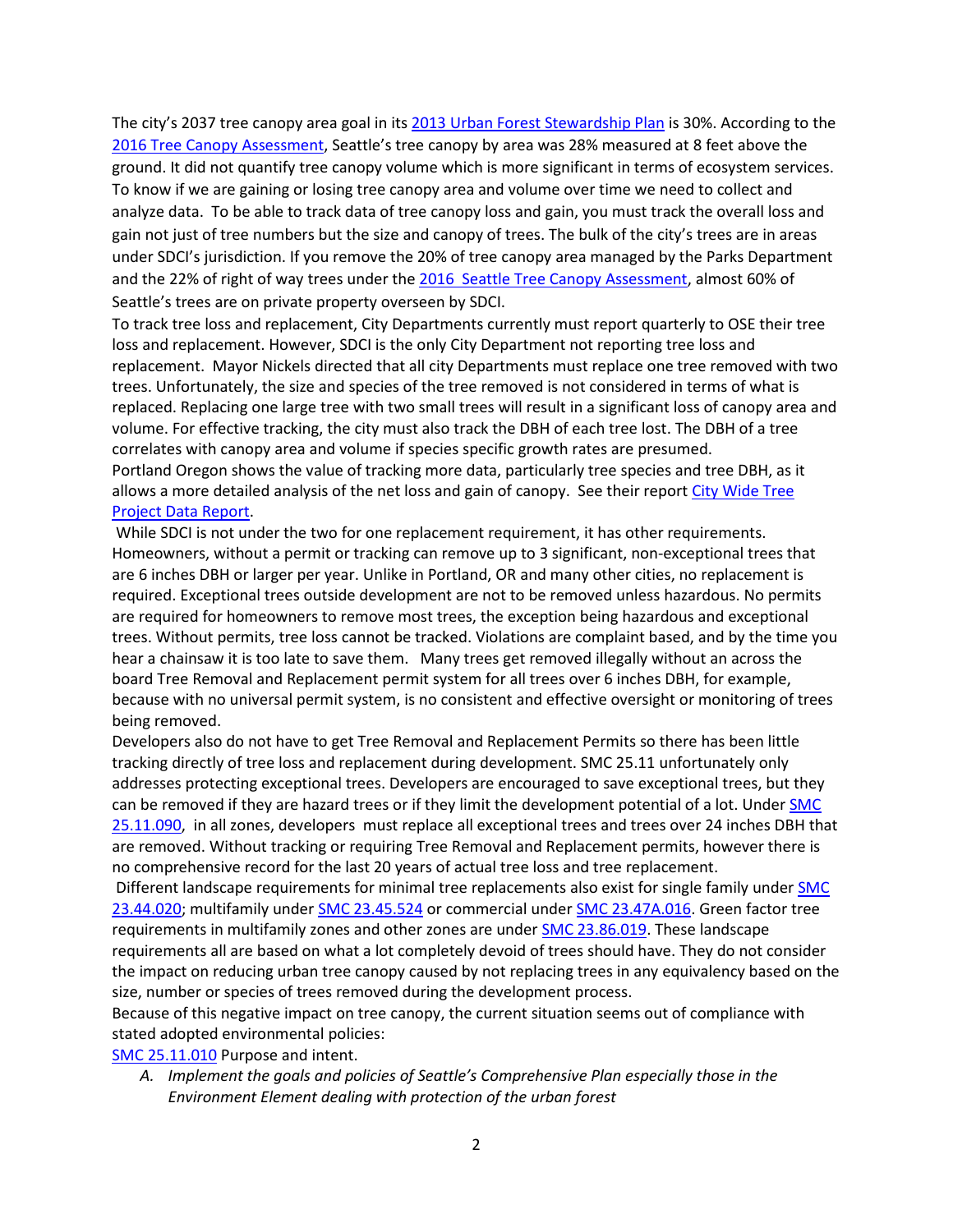*B. To preserve and enhance the City's physical and aesthetic character by preventing untimely and indiscriminate removal and destruction of trees.*

In the 203[5 Seattle 2035 Comprehensive Plan.](http://www.seattle.gov/opcd/ongoing-initiatives/comprehensive-plan), Environmental Element states that: "*POLICIES EN 1.1 Seek to achieve an urban forest that contains a thriving and sustainable mix of tree species and ages, and that creates a contiguous and healthy ecosystem that is valued and cared for by the City and all Seattleites as an essential environmental, economic, and community asset. EN 1.2 Strive to increase citywide tree canopy coverage to 30 percent by 2037 and to 40 percent over time."*

An inconsistency also exists between platting language and tree protection.

The 2013 [Urban Forestry Stewardship Plan](https://www.seattle.gov/Documents/Departments/Trees/Mangement/2013_Urban_Forest_Stewardship_Plan.pdf) states that one of its four goals is "*expand canopy cover to 30% by 2037. One of its priority actions is to Preserve Existing Trees Because it takes decades for most trees to reach their ultimate size, trees already growing in Seattle generally provide people immediate and ongoing benefits that cannot matched by small/young replacement trees."* [Mayor Burgess's Executive order:](https://www.seattle.gov/Documents/Departments/UrbanForestryCommission/2018/2018docs/TreeExecOrder2017-11FINAL.pdf) multiple directives

## **The Urban Forestry Commission specifically makes the following recommendations:**

**1. Require that all development projects shall conduct a Tree Inventory and tree site plan.** The tree Inventory should include a data sheet numbering all trees over 6 inches DBH, listing their species and DBH and condition and whether they are to be retained or replaced. All trees should be tagged with numbers that correlate to data in the Tree Inventory and Tree Site Plan. It could also include tree height and tree canopy diameter. The data sheet besides the number of trees on a property shall separately and cumulatively give tree DSH's both for removed trees and replacement trees. The inventory shall include a site map showing the trees' location on the site and separate photos of each tree as well as trees on neighboring sites whose canopy and root zone extends onto the site and could be impacted by the development.

Portland passed a requirement for a [Tree Inventory and Tree Plan](https://www.portlandoregon.gov/trees/66987) in 2018. *The purpose of the Inventory Worksheet is to:*

- *Inventory all the applicable trees for your project*
- *Describe how these trees will be impacted*
- *Describe how preserved trees will be protected*
- *Detail the mitigation requirements for your project*
- *Indicate which trees will be preserved or removed*

The Urban Forestry Commission has repeatedly asked that SDCI require a tree inventory for all development projects. A tree site plan also helps to clearly show where the trees are. See UFC [Adopted Recommendation on DPD Reporting](https://www.seattle.gov/Documents/Departments/UrbanForestryCommission/FinalIssuedDocuments/Recommendations/ADOPTEDDPDReportingLetter062514.pdf)

#### **2. Require that Tree Removal and Replacement permits be required for all Exceptional trees and trees over 24 inches DBH during development under [SMC 25.11.090](https://library.municode.com/wa/seattle/codes/municipal_code?nodeId=TIT25ENPRHIPR_CH25.11TRPR_25.11.090TRRESIRE) to bring SDCI into compliance with the current Tree Protection Ordinance.**

Also phase in requiring Tree Removal and Replacement Permits for all significant trees (6 inches DBH and larger) that are removed on all sites being developed as well as sites already developed. This would bring DCI in compliance with platting and short plating requirements to "show the specific location and description of all trees at least 6 inches in diameter measured four and one-half feet above the ground with the species indicated " and is "designed to maximize retention of existing trees". See

[SMC 23.22.020 -Content of preliminary plat](https://library.municode.com/wa/seattle/codes/municipal_code?nodeId=TIT23LAUSCO_SUBTITLE_IIPLRE_CH23.22SU_SUBCHAPTER_IPRPLPR_23.22.020COPRPLAP) application

SMC 23.22.054 – [Public Use and Interest](https://library.municode.com/wa/seattle/codes/municipal_code?nodeId=TIT23LAUSCO_SUBTITLE_IIPLRE_CH23.22SU_SUBCHAPTER_IIPRPLCO_23.22.054PUUSIN)

SMC 23.24.020 – [Content of application](https://library.municode.com/wa/seattle/codes/municipal_code?nodeId=TIT23LAUSCO_SUBTITLE_IIPLRE_CH23.24SHPL_23.24.020COAP)

SMC 23.24.040 - [Criteria for Approval](https://library.municode.com/wa/seattle/codes/municipal_code?nodeId=TIT23LAUSCO_SUBTITLE_IIPLRE_CH23.24SHPL_23.24.040CRAP)